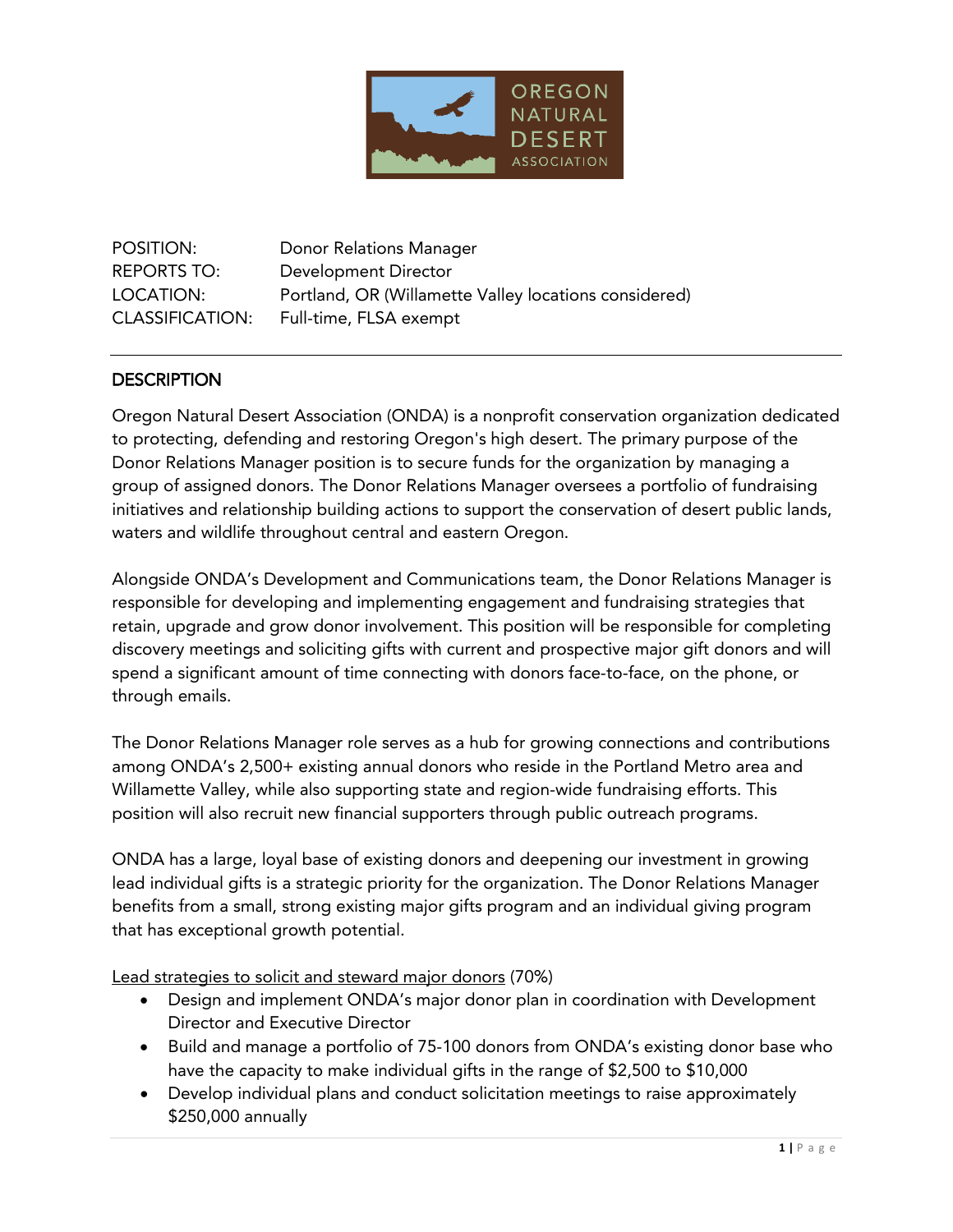- Support the fundraising efforts of Executive Director or other organizational leaders in securing new and renewed gifts
- Promote legacy giving and solicit individual commitments
- Produce materials and proposals in support of individual giving initiatives
- Develop donor appreciation events or other VIP engagement opportunities
- Oversee stewardship efforts that ensure donors understand the critical impact of their giving

Coordinate public events or other outreach actions to cultivate and activate supporters (15%)

- Develop and manage donor education and engagement activities, including but not limited to, High Desert Speaker Series and High Desert Hootenanny celebration
- Recruit, manage and leverage Portland-area volunteers
- Seek out and support fundraising house parties that generate high-quality prospects and raise funds
- Connect donors with engagement, advocacy, or other opportunities to further ONDA's conservation mission

Contribute to core development team functions (10%)

- Write profiles and donor features for ONDA publications and digital media
- Contribute concepts that grow the monthly donor program, retain donors, recruit supporters and/or similar team efforts
- Track all contact with donors in Salesforce database, build reports, and update procedures documentation materials as needed
- Support gift acknowledgement processes during peak seasons
- Manage assigned business member relationships and solicit new business member support

Other organizational tasks (5%)

- Administrative tasks including development team meeting attendance and regular reporting to Board of Directors
- Travel to Bend for staff meetings (negotiable, monthly or quarterly options with expenses paid) and attend annual retreat
- Other tasks as needed

# SKILLS AND QUALIFICATIONS

Initial applicant screening will select for those candidates that meet the following minimum qualifications:

- Commitment to ONDA's conservation mission
- Five years in development with two years with major gift responsibilities, or similar related experience
- Demonstrated success in fundraising and excellent relationship-building skills from initial outreach through closing gifts
- Experience with face-to-face donor solicitation and fundraising techniques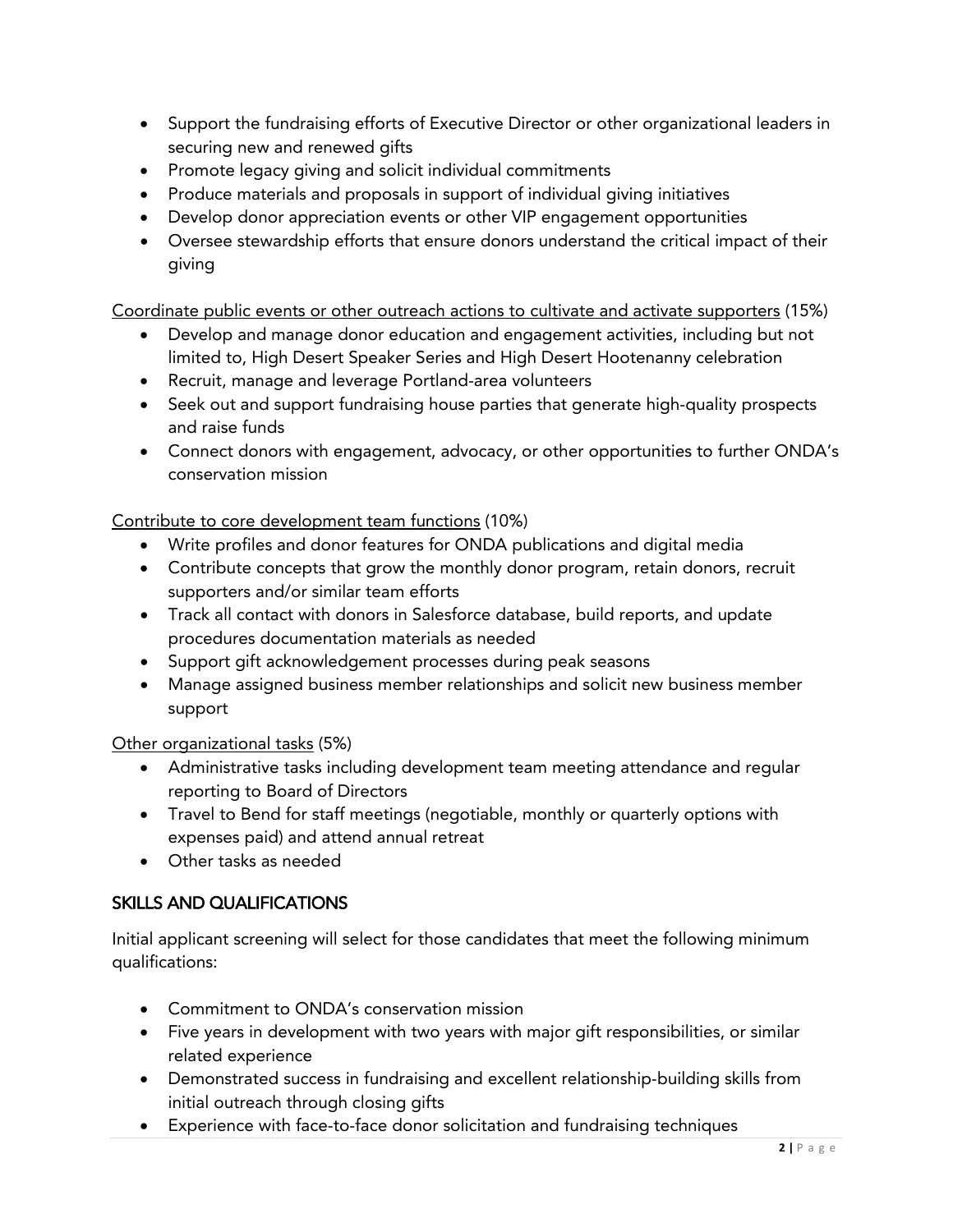- Resourcefulness, persistence, and integrity in pursuing fundraising goals
- Proficiency with donor databases (Salesforce a plus); excellent data management and reporting skills
- Ability to travel regularly throughout the Portland Metro area and occasionally to Willamette Valley populations centers to meet with donors or host/attend small gatherings
- Willingness to be independent and upbeat while working from a satellite office in a demanding role that requires a high level of energy and professionalism
- Participatory work style; team player and sense of humor; ability to give and receive feedback
- Project management and/or event planning experience; comfortable making public presentations
- Solid organization skills and impeccable attention to detail
- Strong goal orientation with flexibility to adapt to changing priorities and emerging opportunities
- Excellent written and verbal communications skills

Following initial screening, subsequent steps in the selection process will focus on evaluating candidates based on the degree to which they possess the skills, aptitudes, experience and qualifications provided in the detailed description above. Candidates with Spanish language skills are strongly encouraged to apply.

### COMPENSATION AND BENEFITS

ONDA offers an interactive work environment with 16 fellow staff, two based in Portland and the remainder in Bend. The starting annual salary range is \$60,000 to \$75,000 per year, negotiable depending upon experience. ONDA provides a flexible and hybrid office-home work environment and full benefits package including 95% paid premiums for medical, dental and vision insurance, 5% match for retirement contributions, 13 paid holidays/year, 15 paid vacation days/year to start with increases over time, 12 paid sick days/year, and family leave. Company vehicles are provided for travel.

# TO APPLY

ONDA uses an anonymous screening process to ensure fair and objective application evaluation. To help facilitate this review, please submit your application via email, with your email including two separate attachments as follows:

- 1) Attachment #1: A single page .doc or .pdf file that includes your name, address, email and phone number. Do not include this identifying information anywhere else in your attachments.
- 2) Attachment #2: A cover letter (without your name) describing your qualifications and interest in the position, resume (without your name), and the contact information for three references. This information should be combined into a single .doc or .pdf file.